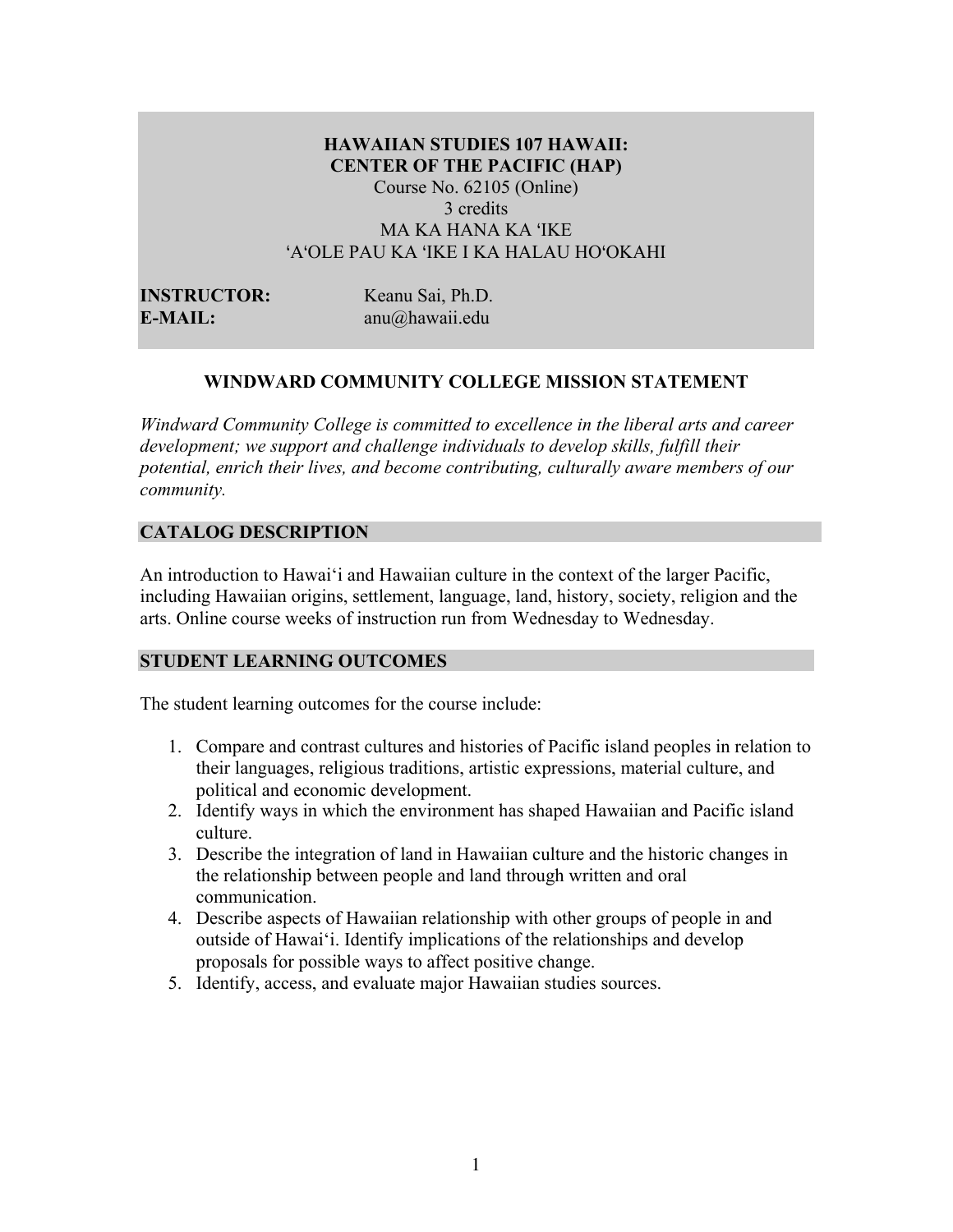# **COURSE TASKS AND ASSIGNMENTS**

# 1. **Assigned readings and Videos**

-There will be weekly reading assignments, which will come from two history textbooks and various articles. One of the history books is a required purchase for this class while the other textbook and articles will be provided via Laulima (no cost). To supplement the assigned readings there are a number of assigned videos that will further broaden our comprehension of the theme of a particular week. These videos are located in the "Resources" link.

\*\*\*Successful completion of this course is contingent upon thorough examination of all assigned readings.

### 2. **Mastery examinations**.

-There will be one mid-term examination and one final examination.

### **ASSESSMENT**

Student assessment will be based on the following:

100 pts. for **Mid-term** and **Final exams** (50 pts. per exam) 50 pts. for **participation**  Total= 150 pts

 $A = 130 - 150$  $B = 100 - 129$  $C = 70-99$  $D = 40-69$  $F =$ Below 39

# **LEARNING RESOURCES**

# **Texts**

- Dr. W.D. Alexander, "Brief History of the Hawaiian People." Hawaiian Kingdom Board of Education, 1891. (No Cost)
- Dr. Keanu Sai, "Ua Mau Ke Ea (Sovereignty Endures): An Overview of the Political and Legal History of the Hawaiian Islands," Pu'a Foundation, Honolulu, 2011.  $($55.00 + $5.00$  shipping & handling). The package includes the book and the accompanying DVD. Go online at: http://www.puafoundation.org/product/ua-mauke-ea-sovereignty-endures-textbook/.

# **Book Chapters, Journal Articles, and News Articles**

• Adams, Jonathan, May 3, 2007, "Rising Sea Levels Threaten Small Pacific Island Nations" in *International Herald Tribune Asia-Pacific*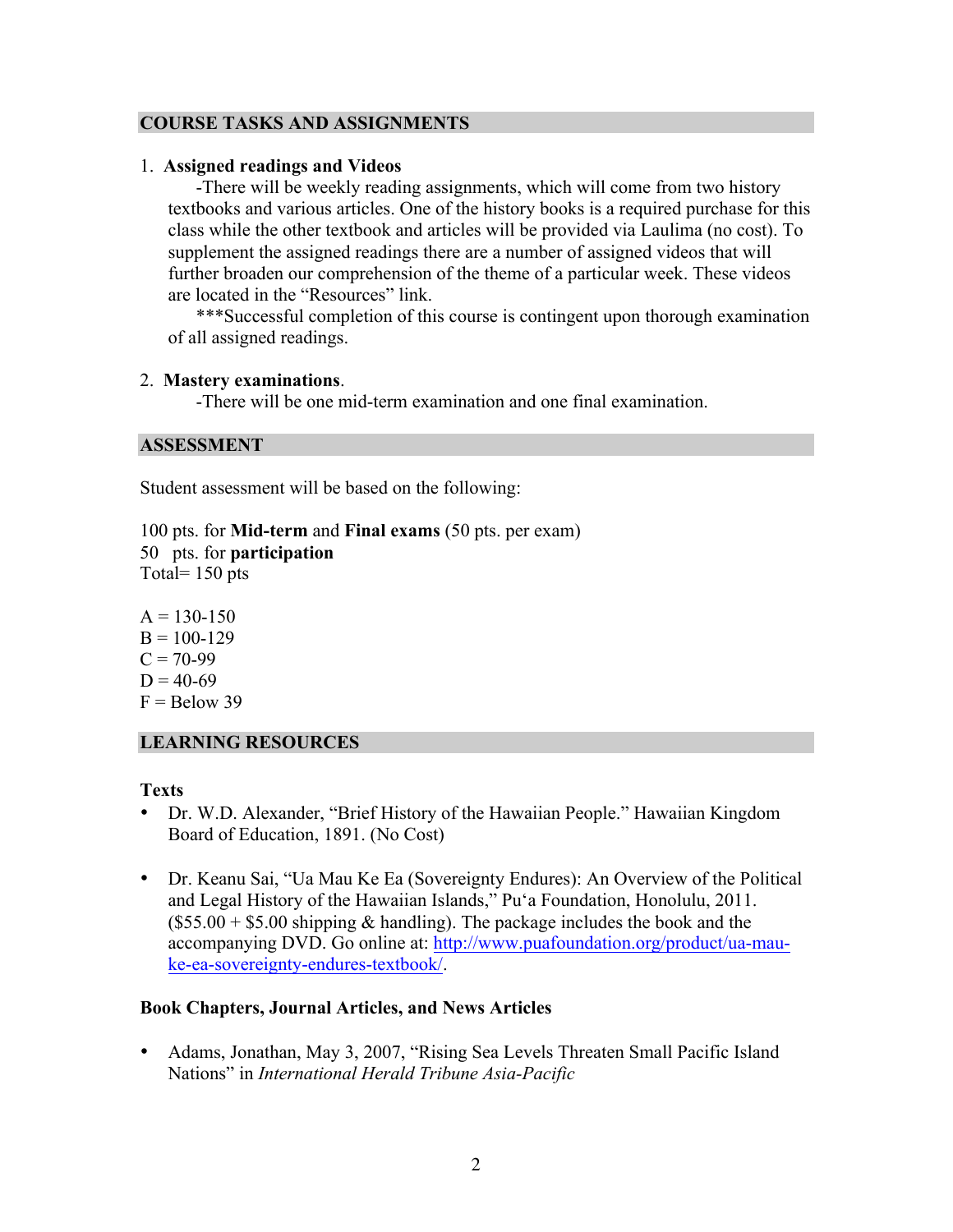- Dudoit, Mahealani, 1998, "Carving a Hawaiian Aesthetic", in *Oiwi: A Native Hawaiian Journal*, vol. 1, 20-26
- Gonschor, Lorenz, 2013, "Ka Hoku o Osiania: Promoting the Hawaiian Kingdom as a Model for Political Transformation in Nineteenth-Century Oceania," *Agents of Transcultuation*, 157-182
- Lucas, Paul Nahoa, 2000, "E Ola Mau Ka Olelo Makuahine: Hawaiian Language Policy and the Courts", *The Hawaiian Journal of History*, v. 34, 1-28
- Kamakau, Samuel M., 1976, "The Spirit World" and Places of Worship" in *Na Hana a Ka Po'e Kahiko: The Works of the People of Old*, Bishop Museum Press, Honolulu, Hawaii.
- Kame'eleihiwa, Lilikala, 1992, "Traditional Hawaiian Metaphors," in *Native Lands and Foreign Desires: Pehea La e Pono ai?*, Bishop Museum Press, Honolulu, Hawaii, 19-44.
- Kanahele, Pualani, 2005, "I Am This Land, and This Land is Me", in *Hulili: Multidisciplinary Research on Hawaiian Well-Being Journal,* vol. 2, 21-30.
- Kelly, Marion, 1989, "Dynamic of Production Intensification in Pre-Contact Hawaii" in *What's New? A Closer Look at the Process of Innovation*, Sander van der Leeuw and Robin Torrence (ed.) 82-105
- Walker, Ranginui, 1990, "Mythology" in *Ka Whawhai Tonu Matou: Struggle Without End*, Penguin Books, Auckland, New Zealand, 11-23
- Sai, David Keanu, 2004, "American Occupation of the Hawaiian State: A Century Unchecked," *Hawaiian Journal of Law and Politics*, vol. 1, 46-82.
- Tsai, Michael, January 4, 1995, "Pondering Pidgin," *Honolulu Weekly*, 4-6

# **COURSE EXPECTATIONS**

Respect the class as a learning environment by:

- Positive engagement in discussions.
- Use of appropriate language.
- Respecting the opinion and experiences of others*.*

# **COURSE SCHEDULE**

**Week # 1 (Jan. 10 – 17): Introduction to Class**

**Week #2 (Jan. 17 – 24): Origins and Migrations**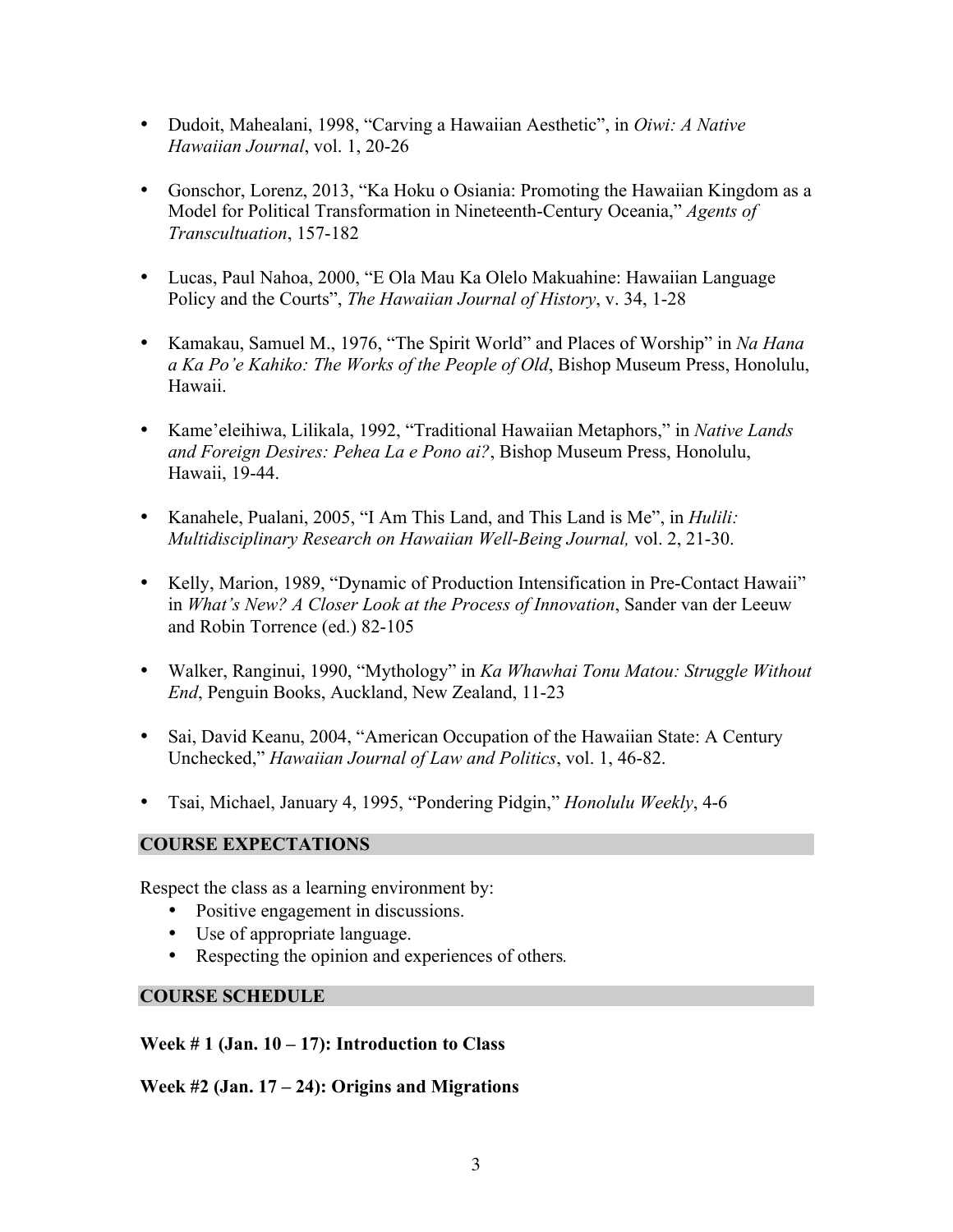**READ:** Chapters 1-5, Dr. W.D. Alexander (1891) **WATCH:** Light at the Edge of the World-*The Wayfinders* (46:32 mins)

#### **Week #3 (Jan. 24 – 31): Traditional and Cultural Values-**

**READ: 1)** Chapters 6-14, Dr. W.D. Alexander (1891) **2) "**Traditional Hawaiian Metaphors", Kameʻeleihiwa (1992)

#### **Week #4 (Jan. 31 – Feb. 7): Native Languages**

**READ: 1)** "E Ola Mau Ka ʻŌlelo Makuahine: Hawaiian Language Policy and the Courts", Lucas (2000) **2)** "Pondering Pidgin", Tsai (1995) **WATCH:** *Pidgin-The Voice of Hawai*ʻ*i* (4:28 mins)

#### **Week #5 (Feb. 7 – 14): Native Religions**

**READ: 1) "**The Spirit World", Kamakau (1964) **2)** "Kumulipo", Kameʻeleihiwa (1999) **3) "**Mythology", Walker (1990)

# **Week #6 (Feb. 14 – 21): Physical Environment**

**READ: 1) "**Rising sea levels threaten small Pacific island nations", NY Times (2007) **2) "**Dynamics of production intensification in pre-contact Hawai'i", Kelly (1989) **WATCH:** *That Sinking Feeling-PNG* (17:08 mins)

#### **Week #7 (Feb. 21 – 28): Hawaiian Art and Literature – Midterm Exam**

**READ: 1) "**Carving a Hawaiian Aesthetic," Dudoit (1998) **2)** "I am This Land and This Land is Me", Kanahele (2005) **WATCH: 1)** *Making His Mark-A Visit With Keone Nunes* (26:01 mins) **2)** *Jamaica Osorio Performs Kumulipo at the White House* (2:19 mins)

**MIDTERM EXAM: Feb. 28.** Midterm Exam will cover readings and videos from week #1

### **Week #8 (Feb. 28 – Mar. 7): Legal and Political Historical Overview**

**READ**: Introduction and Chapter 1 of "Ua Mau Ke Ea..." Sai (2011) **WATCH:** Chapter 1 video

#### **Week #9 (Mar. 7 – 14): Legal and Political Historical Overview**

**READ**: Chapters 2-3 of "Ua Mau Ke Ea..." Sai (2011) **WATCH:** Chapter 2 and 3 video